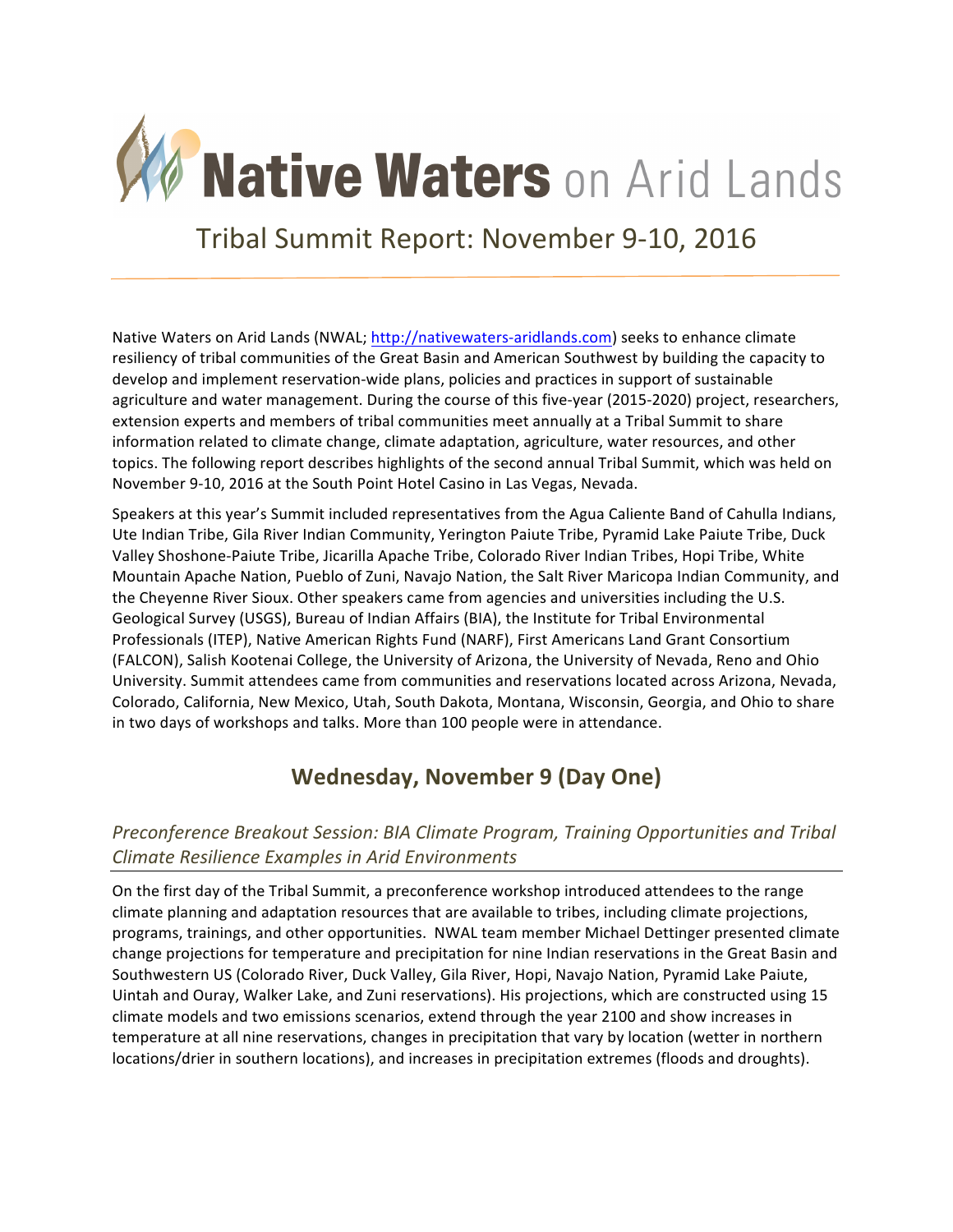John Mosley and Joe Jojola from the Bureau of Indian Affairs (BIA) presented an overview of BIA climate programs, and shared examples of grants that have been given to various tribes for use in climate change studies or climate adaptation planning. The BIA operates the Tribal Climate Resilience Program (TCRP), which provides tribes with funding for trainings and adaptation projects, technical support, and youth engagement programs. The BIA also administers the Tribal Climate Resilience Resource Guide, an online hub of information on trainings, funding, planning and other resources that are available for tribes on the web.

Nicki Cooley and Karen Cozetto from the Institute for Tribal Environmental Professionals (ITEP) discussed methods for creating climate change mitigation and adaptation plans. They presented an overview of ITEP's adaptation planning process, and shared resources that tribes can use to create their own assessments and adaptation plans. Session attendees were then asked to share their own experiences with climate planning and adaptation.

#### **WEB RESOURCES**

- ▶ BIA Tribal Climate Resilience Program (TCRP): http://bia.gov/WhoWeAre/BIA/climatechange/
- > BIA Tribal Climate Resilience Resource Guide https://toolkit.climate.gov/tribal/
- > ITEP Tribes and Climate Change website: http://www7.nau.edu/itep/main/tcc/Home/
- ▶ ITEP Adaptation Planning Toolkit: http://www7.nau.edu/itep/main/tcc/Resources/adaptation
- > US Climate Resilience Toolkit (NOAA): https://toolkit.climate.gov/#steps

### **Opening Blessing & Tribal Water Rights**

The 2016 Tribal Summit formally opened with a blessing from Clayton Honyumptewa of the Hopi Tribe, and an overview of tribal water rights by Heather Whiteman Runs Him. Whiteman Runs Him is a staff attorney for the Native American Rights Fund in Boulder, CO, and discussed foundational cases in tribal water rights, approaches for quantifying rights, emerging issues, and case studies from different reservations. In order to plan for the future, tribes need to know that water will be available, said Whiteman Runs Him. Tribes can quantify their water rights through adjudication/litigation, or through settlements, which tend to be more flexible. In addition to ensuring water of sufficient quantity to meet the needs of tribes, water quality is also an issue of great importance. Whiteman Runs Him believes that the international trend toward recognizing a human right to clean drinking water can be a powerful advocacy tool for tribes in the future.

## *Breakout Session 1: Groundwater and Surface Water Relationships Affecting Reservation Environments*

The first breakout session, led by NWAL team members Staci Emm and Vicki Hebb, explored historical and present-day challenges related to water rights and water quality on tribal reservations. Some presenters discussed ongoing legal disputes related to groundwater and surface water rights, and methods for quantifying those rights. For others, problems related to pollution and chemical contamination of water sources were of more immediate concern.

Tom Davis, Chief Planning and Development Officer for the Agua Caliente Band of Cahulla Indians (Palm Springs, CA) provided background on an ongoing water rights dispute in which the Agua Caliente tribe wants to use their federally reserved water rights to access and help manage local groundwater.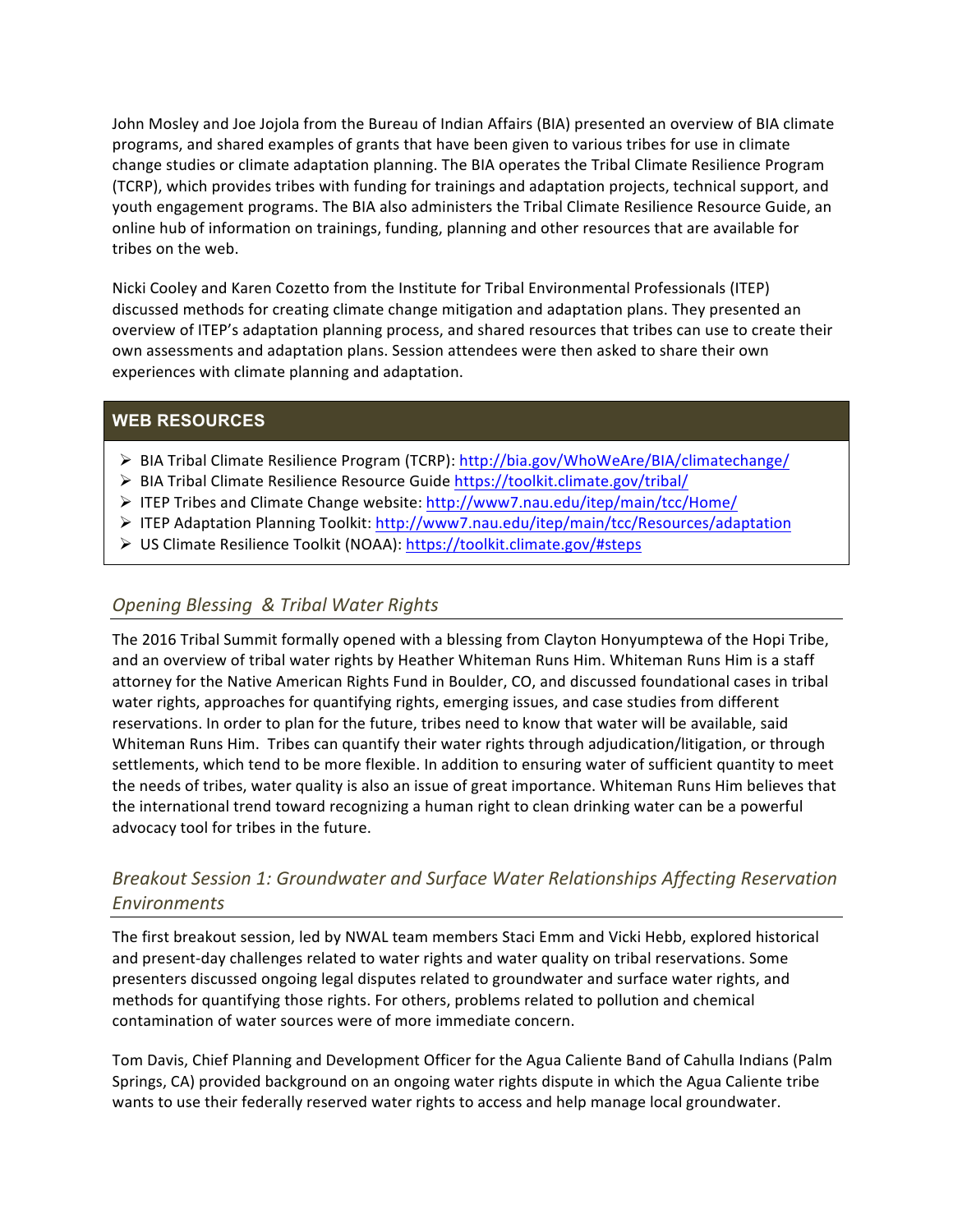Although the tribe holds federally reserved water rights, these rights have not historically been applied to groundwater, and the tribe has had to buy water from local water agencies. Bart Powaukee, Water Quality Coordinator for the Ute Indian Tribe in Fort Duchesne, UT, spoke about water resources and oil and gas production on Ute tribal lands, including pipelines that run close to river corridors. Drinking water on the reservation comes primarily from groundwater, and water quality testing shows presence of arsenic, uranium and other contaminants. Ginny Hatch (Environmental Director) and Dietrick McGinnis (Consultant) from the Yerington Paiute Tribe in Yerington, NV also spoke about groundwater contamination issues. In Yerington, a plume from the nearby Anaconda Mine polluted the tribe's groundwater with uranium, arsenic, selenium and other contaminants, creating management challenges.

## *Breakout Session 2: Invigorating Tribal Economies through Innovative Water Resource Use*

The second breakout session, moderated by NWAL team members Loretta Singletary and Bonnie Colby, explored ways in which tribes are strengthening their economies through innovative water resource use. Speakers Mervin Wright (Pyramid Lake Paiute Tribe), Reggie Premo (Duck Vally Shoshone-Paiute Tribe), Wainwright Velarde (Jicarilla Apache Tribe) and Amanda Bererra (Colorado River Indian Tribes) provided examples of innovative water use on tribal lands, which included fisheries projects, water leases, and improved water conveyance/delivery structures for agriculture. One key theme that emerged from this session was that is important for tribes to secure and quantify their water rights in order to effectively manage water resources to invigorate tribal economies.

# **Thursday, November 10 (Day 2)**

### *Tribal Colleges and Universities (TCU) Programs and Internships*

The second day of the Tribal Summit began with presentations from Virgil Dupuis (Salish Kootenai College) and John Phillips (FALCON) about Tribal Colleges and Universities (TCU) programs, and an overview of the internships and opportunities that are available to students who are interested in hydrology, water resources, range management and other disciplines.

Tribal Colleges and Universities are tribally chartered schools attended primarily by Native American students, and governed by a Native American Board of Regents. There are currently 37 TCU institutions in the US, operating in 16 states. Top areas of study include natural resources, business, health and wellness, and youth development. One opportunity available to students is the NWAL/TCU internship program, in which students are paired with NWAL research partners to do collaborative research. Salary support and stipends are available for faculty and students in the internship program.

## **WEB RESOURCES**

- $\triangleright$  Tribal Colleges and Universities (from US Department of Education website): http://sites.ed.gov/whiaiane/tribes-tcus/tribal-colleges-and-universities/
- $\triangleright$  First Americans Land-Grant Consortium (FALCON): https://portalcentral.aihec.org/falcon/Pages/default.aspx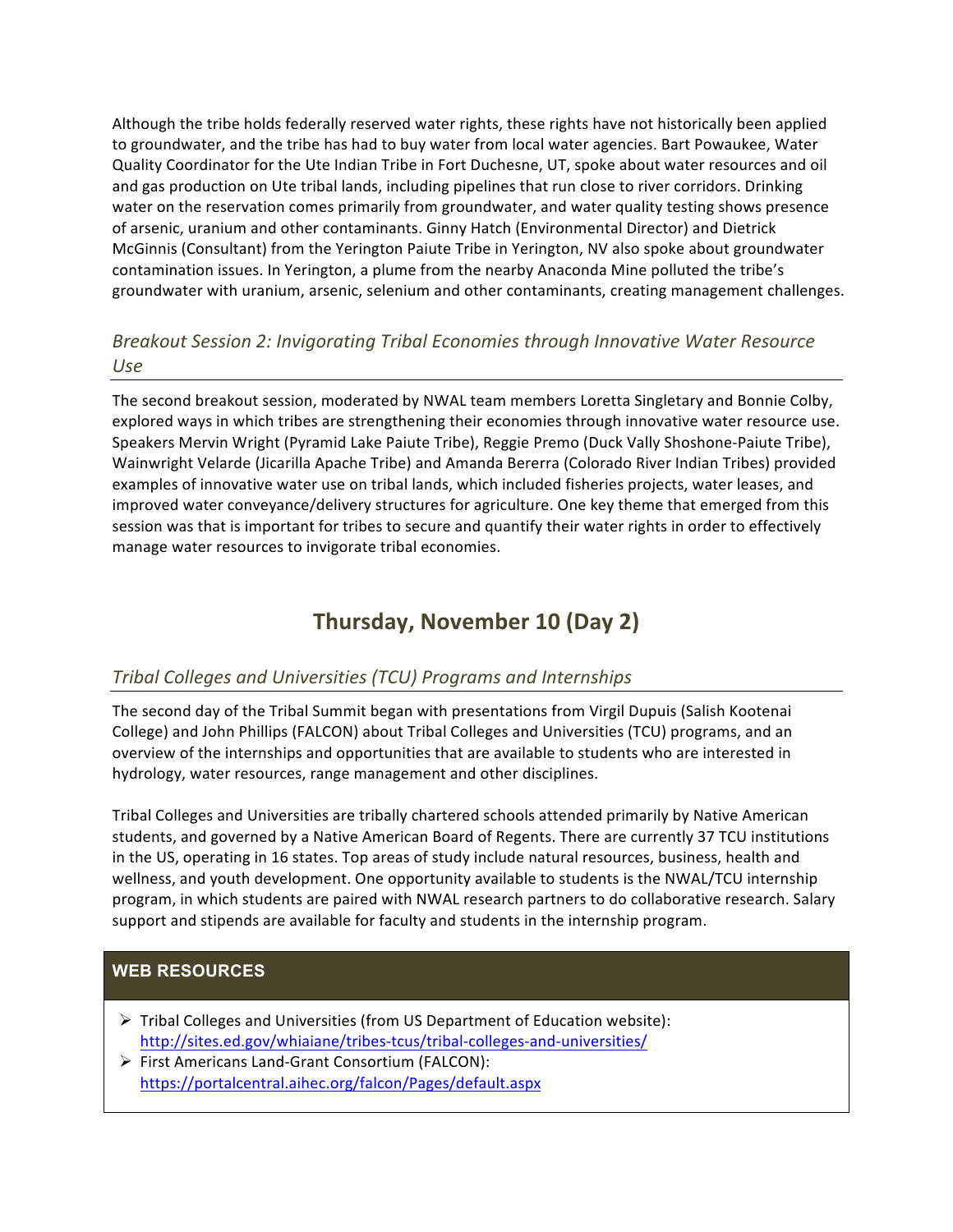## *Breakout Session 3: Tribal Rangeland and Livestock Conservation Practices*

The third breakout session, moderated by NWAL team members Trent Teegerstrom and Matt Livingston, focused on successes, challenges, barriers, and solutions for sustaining and expanding economically viable agricultural production and ranching on tribal lands. Presenters Jinwon Seo (Duck Valley Shoshone-Paiute Tribe), Calvert Curley (Bureau of Indian Affairs - Navajo Region), Robinson Honani (Hopi Tribe) and Sisto Hernandez (Mountain Apache Nation) discussed challenges faced on their reservations such as land tenure issues, rangeland habitat degradation, and funding cuts. To deal with these challenges, ranchers and land managers are exploring solutions such as habitat conservation measures, water pipelines, livestock associations, livestock inventories, impoundments for capturing feral and escaped animals, range management plans, a traditional fisheries recovery project, and more.

## *Breakout Session 4: Traditional Knowledge and Ecology*

The fourth breakout session, led by NWAL team members Beverly Ramsey and Karletta Chief, explored best practices in Native American agriculture for climate resiliency that incorporates traditional knowledge. The Pueblo Farming Project team illustrated the use of traditional knowledge to identify ideal farming sites in southwestern Colorado to grow Hopi-held drought-resistant corn, and are using computer aided re-constructed agricultural indices to increase climate resiliency. The Black Mesa Water Coalition explained that climate resiliency in agricultural practices is a decolonized perspective to land management that emphasizes food sovereignty and supporting the engagement of elders and youth to pass traditional knowledge. The Zuni Project discussed decades old effective riparian agriculture centered around the matriarch of a grandmother and network of extended family and the forcing of ethnocentric European patriarchal values of single unit homes and that the revitalization of traditional agricultural practices for climate resiliency is embedded in culture and family. Finally, the Salt River Pima Maricopa Indian Community Garden gave a brief presentation on ancient Dry Farming Practices, utilized by the Hohokam in central and southern Arizona. The presentation highlighted how they are using their Ancestors techniques to address modern landscaping and agricultural needs, by adapting traditional knowledge to make it applicable for today.

### **WEB RESOURCES**

- $\triangleright$  Pueblo Farming Project: http://www.crowcanyon.org/index.php/pueblo-farming-project
- > Black Mesa Water Coalition: http://www.blackmesawatercoalition.org/
- $\triangleright$  Salt River Pima Maricopa Indian Community Garden: http://www.srpmic-nsn.gov/government/culturalresources/garden.asp

### *Dakota Access Pipeline: Saving Our Water for Future Generations*

In Thursday's lunchtime talk, Chairman Harold Frazier of the Cheyenne River Sioux Tribe (Eagle Butte, South Dakota) spoke about ongoing opposition to the Dakota Access Pipeline at the Standing Rock Reservation in North Dakota, and the potential impacts to sacred grounds and water resources.